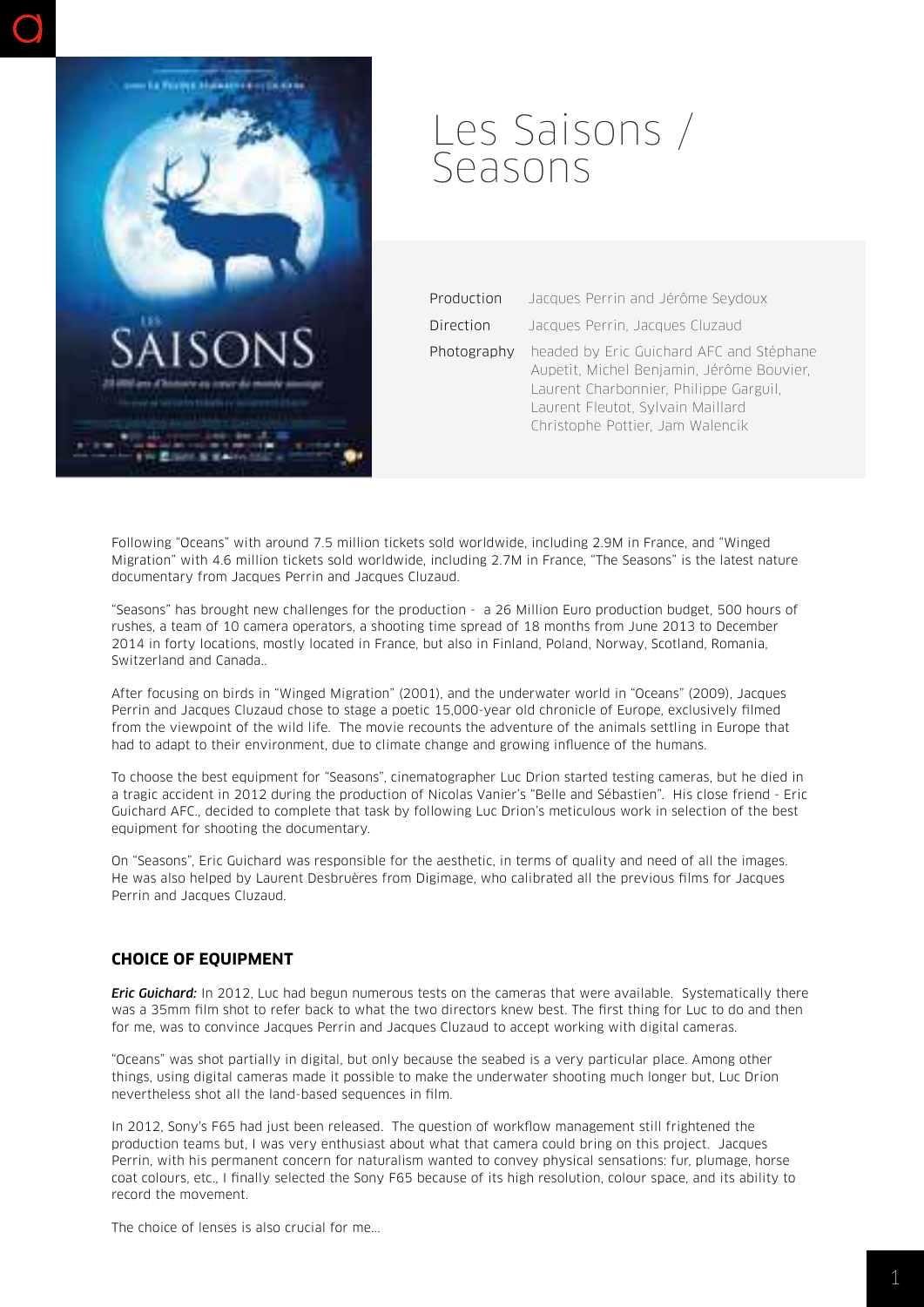

The choice of the zooms arises quickly, since we knew we were not able to achieve multiple takes when filming animals. On "Seasons", the producers wanted to break away from the standard usage of long focal lengths in wildlife photography. In addition, Jacques Perrin had never been a fan of long focal length. The idea was to work as close as possible to the animals. Focal lenses were used to produce a naturalistic perspective intended to give the viewer a true sense of being immersed in nature; for example, we were very close from the buffalos and bears. Everything in the movie was designed to preserve the integrity of the animals and minimize any disruption to their normal behaviour - from the blue tits to the bears and, from the hedgehogs to the muskox.

The lens had to be at their height for each shot, in order to have a close feeling of the animal on the screen. A small remote-controlled crane with a removable head was the obvious choice! We could then work close to the animals without scaring them, and without damaging their surroundings.

I wanted zooms that broke this overly surgical texture up a bit and to bring some roundness, in order to cut the artificial sharpness of the digital camera. I shot "Belle and Sebastien" in film with Angénieux zooms - I thought they will be the perfect optics to achieve the look I wanted for "Seasons".

Since Microcosmos, Jacques Perrin has been constantly looking for specific tools for camera angles. We used the Steadicam a lot for all the chase scenes to bring the feeling of speed.

For "Seasons", Louma Systems, in collaboration with Alexander Bugel from Sandor Weltmann, developed a four-wheel electric scooter for working directly in the middle of the forest.

A Steadicam operator was on the scooter, either in the front or, the rear. The focus puller was on a quad bike at a good distance away. The director also followed the scene from the quad bike in order to stay close to the action.

We needed light, compact, and quickly interchangeable lenses. We also required rugged lenses able to withstand the filming conditions.

We also had to make sure we'll have the zooms available for the entire 18 months of shooting. We started with four teams but, from the beginning I knew at certain times there would be more. Johann Mousseau started thinking about a partnership with Angénieux, because there were not enough zooms available for rent in Paris to handle the production. We ended up purchasing five zooms in order to guarantee the availability of our equipment.

We also approached rental companies in Paris. Panavision and Emit provided all the complementary equipment.

We constantly had ten zooms on location. We used Angénieux's entire spherical Optimo range: Optimo 24-290, Optimo 28-340, Optimo 19.5-94, Optimo 45-120, Optimo 28-76 and Optimo 15-40 plus several extenders.